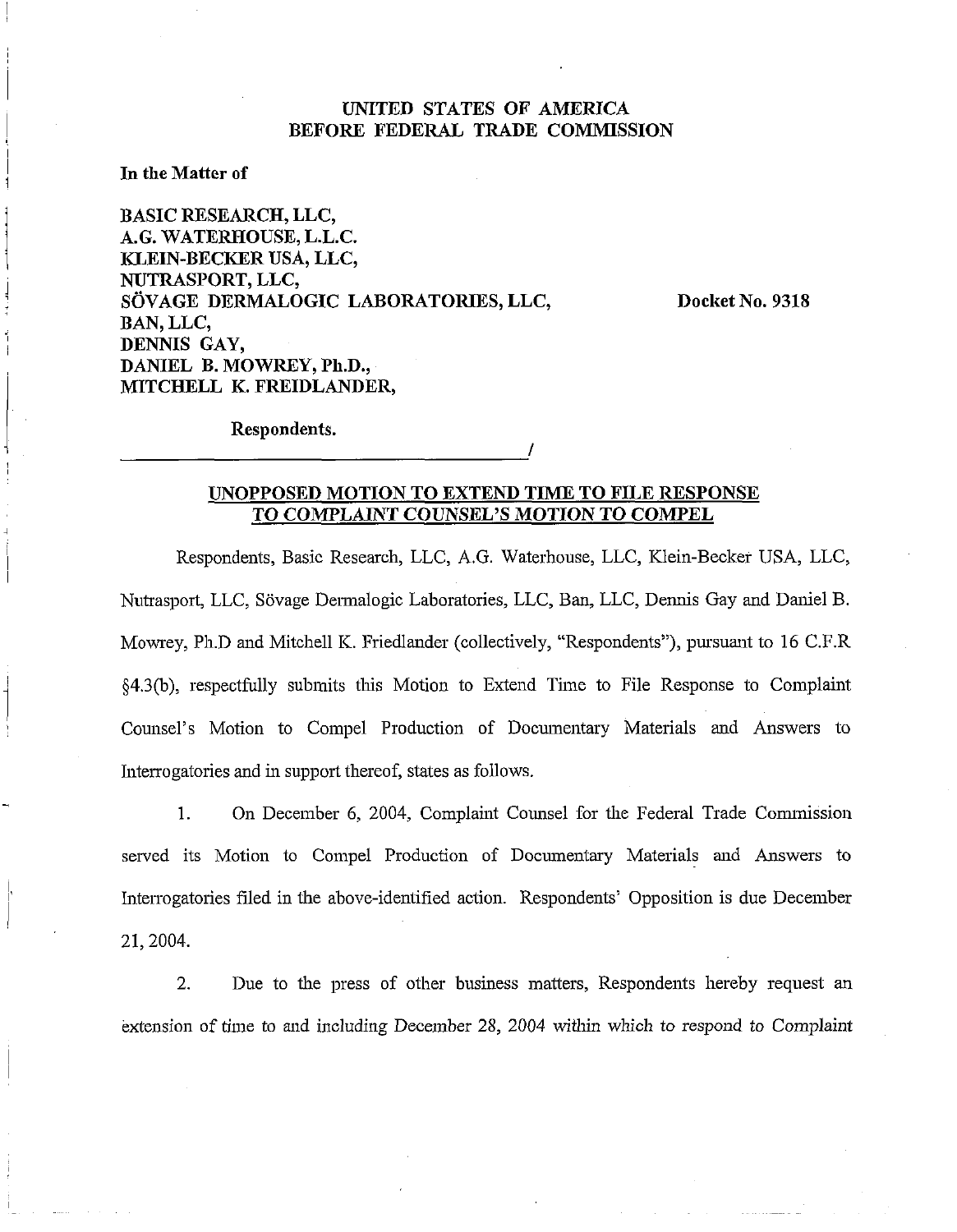Counsel's Motion to Compel Production of Documentary Materials and Answers to Interrogatories.

5. Undersigned counsel has contacted Complaint Counsel to discuss the relief sought in this Motion. Complaint Counsel has no objection to granting Respondents the requested extension of time.

*6.* A proposed Order is attached hereto for the Court's convenience.

Respectfully submitted,

Jeffrey D. Feldman Gregory L. Hillyer Clristopher P. Demetriades Todd M. Malynn FeldmanGale, P.A. Miami Center, 19<sup>th</sup> Floor 201 South Biscayne Blvd. Miami, Florida 33 13 1 Tel: (305) 358-5001 Fax: (305) 358-3309

Attorneys for Respondents Basic Research, LLC, A.G. Waterhouse, LLC, Klein-Becker USA, LLC, Nutrasport, LLC, Sövage Dermalogic Laboratories, LLC md Ban, LLC

 $\overline{2}$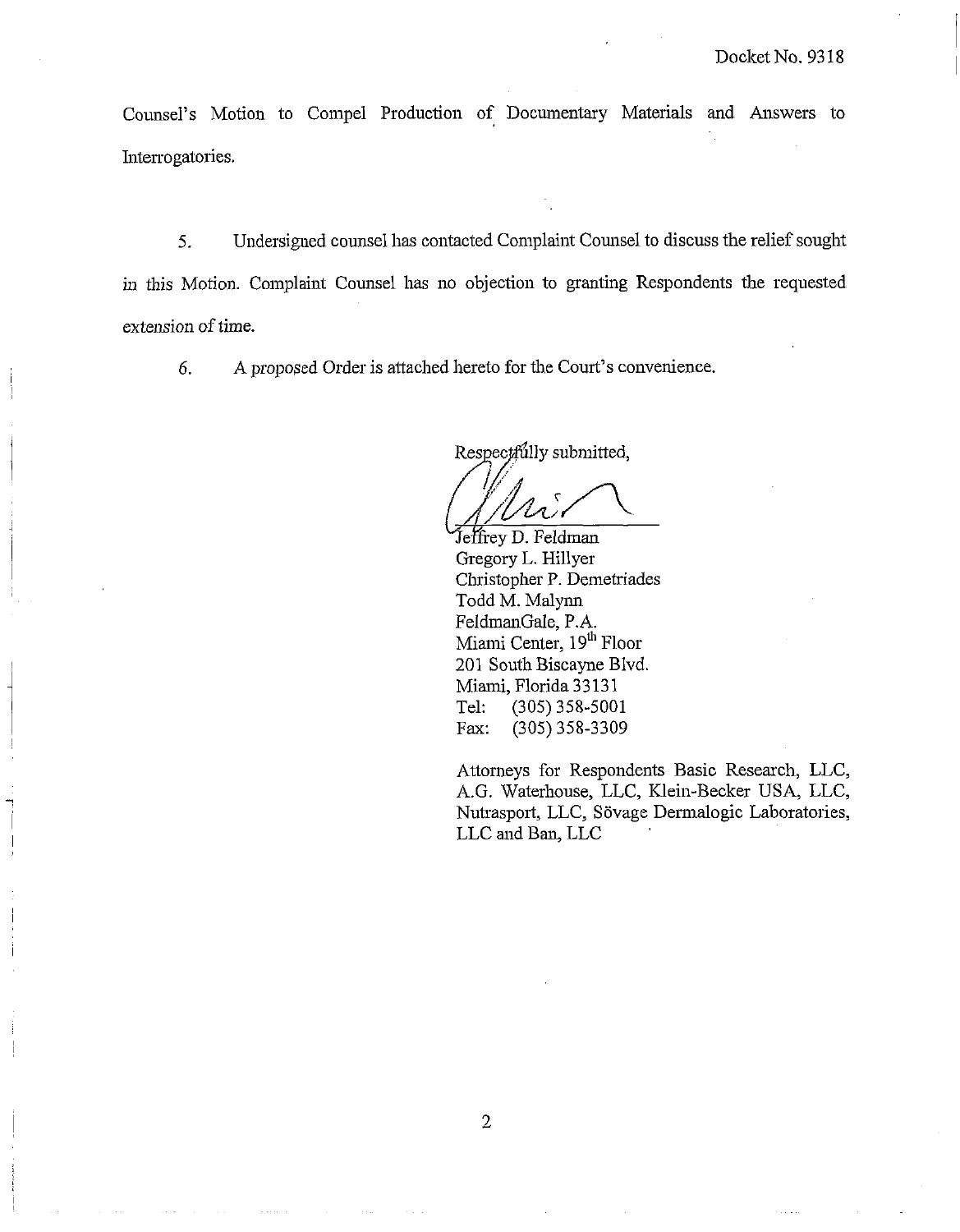#### **CERTIFICATE OF SERVICE**

I HEREBY CERTIFY that a true and correct copy of the foregoing was provided to the following parties this  $15<sup>th</sup>$  day of December, 2004 as follows:

(1) One (1) original and two (2) copies by Federal Express to Donald S. Clark, Secretary, Federal Trade Commission, Room H-159, 600 Pennsylvania Avenue, N.W., Washington, D.C., 20580;

(2) One (1) electronic copy via e-mail attachment in Adobe<sup>®</sup> ".pdf" format to the Secretary of the FTC at Secretary@ftc.gov;

(3) Two (2) copies by Federal Express to Administrative Law Judge Stephen J. McGuire, Federal Trade Commission, Room H-104, 600 Pennsylvania Avenue N.W., Washington, D.C. 20580;

(4) One (1) copy via e-mail attachment in Adobe<sup>®</sup> ".pdf" format to Commission Complaint Counsel, Laureen Kapin, Joshua S. Millard, and Laura Sclmeider, all care of lkapin $@$ ftc.gov, imillard $@$ ftc.gov; rrichardson $@$ ftc.gov; lschneider $@$ ftc.gov with one (1) paper courtesy copy via U. S. Postal Service to Laureen Kapin, Bureau of Consumer Protection, Federal Trade Commission, Suite NJ-2122, 600 Pennsylvania Avenue, N.W., Washington, D.C., 20580;

(5) One (1) copy via U. S. Postal Service to Elaine Kolish, Associate Director in the Bureau of Consumer Protection, Federal Trade Conmission, 600 Pennsylvania Avenue, N.W., Washington, D.C. 20580

(6) One (1) copy via United States Postal Service to Stephen Nagin, Esq., Nagin Gallop & Figueredo, 3225 Aviation Avenue, Suite 301, Miami, Florida 33 131.

(7) One (1) copy via United States Postal Service to Richard Burbidge, Esq., Jefferson W. Gross, Esq. and Andrew J. Dymek, Esq., Burbidge & Mitchell, 215 South State Street, Suite 920, Salt Lake City, Utah 841 11, Counsel for Dennis Gay.

(8) One (1) copy via United States Postal Service to Ronald F. Price, Esq., Peters Scofield Price, A Professional Corporation, 340 Broadway Centre, 111 East Broadway, Salt Lake City, Utah 84111, Counsel for Daniel B. Mowrey.

(9) One (1) copy via United States Postal Service to Mitchell I<. Friedlander, 5742 West Harold Gatty Drive, Salt Lake City, Utah 84111, Pro Se.

3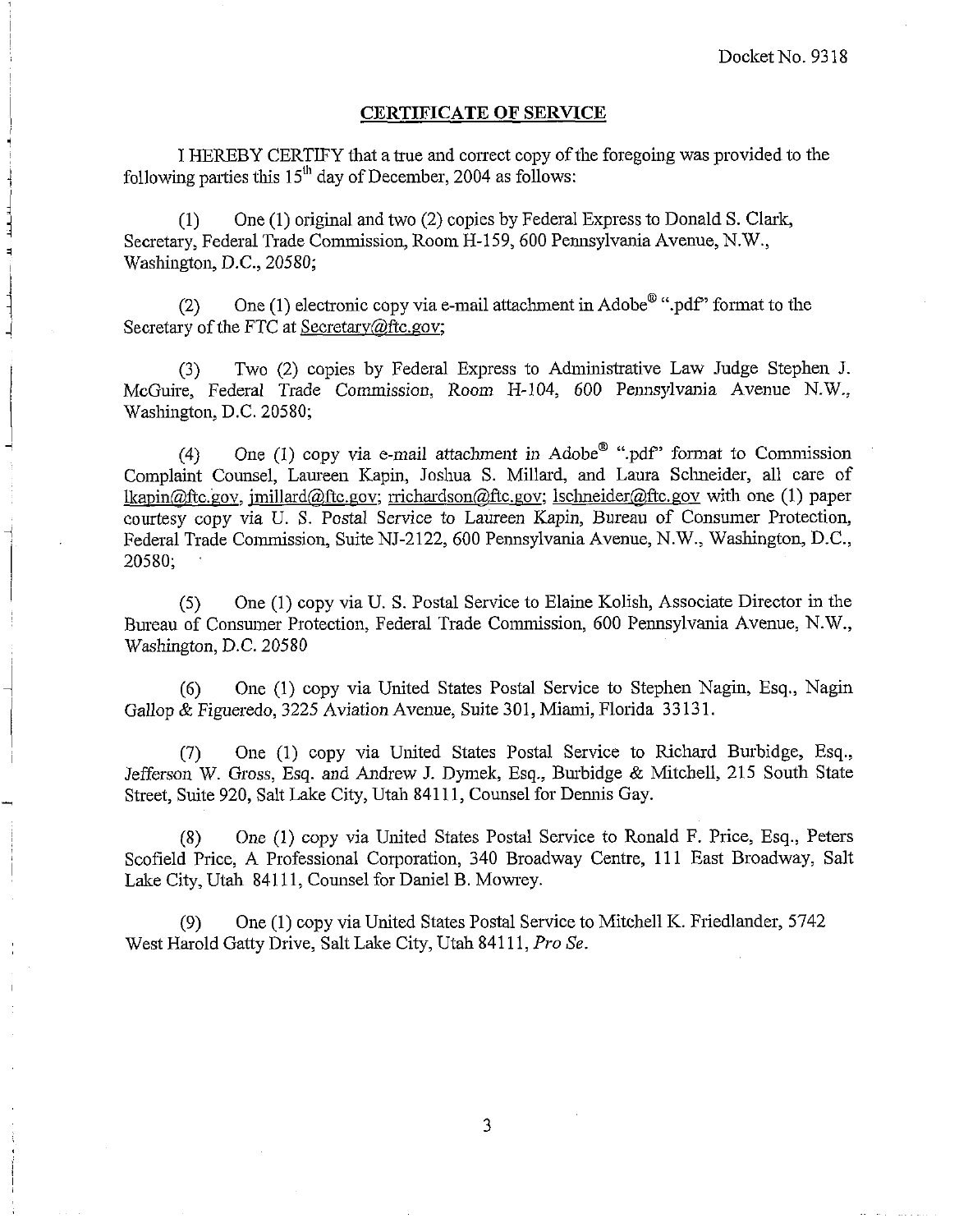### **CERTIFICATION FOR ELECTRONIC FILING**

I HEREBY CERTIFY that the electronic version of the foregoing is a true and correct copy of the original document being filed this same day of December 15, 2004 via Federal Express with the Office of the Secretary, Room H-159, Federal Trade Commission, 600 Pennsylvania Avenue, N.W., Washington, D.C. 20580.

A ,I Yf2-e-

**CHRISTOPHER P. DEMETRIADES** 

I:\basic research\ftc\pleadings\motion for extension of time to respond to cc's motion to compel.doc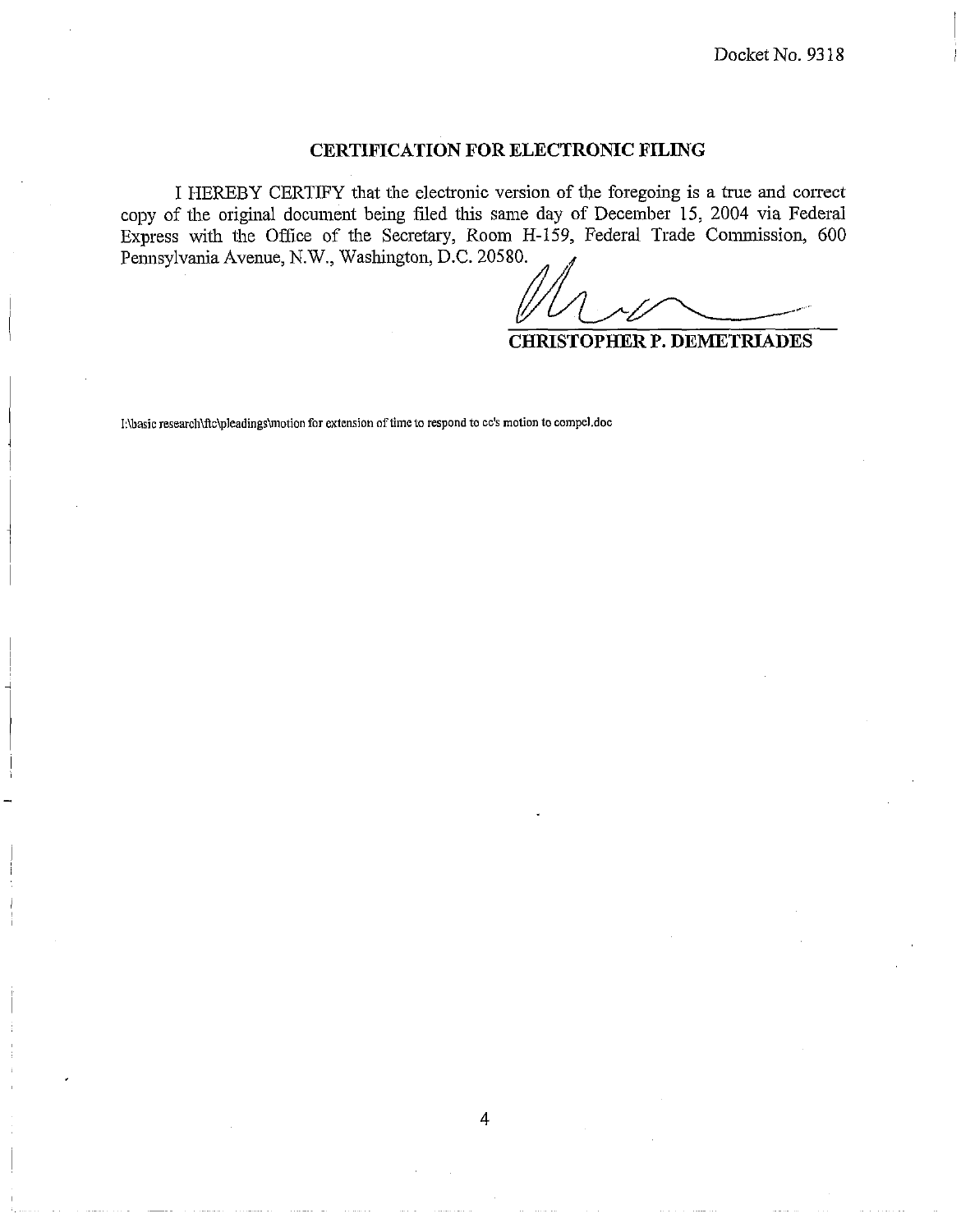## UNITED STATES OF AMERICA BEFORE FEDERAL TRADE COMMISSION

**In** the **Matter of** 

BASIC RESEARCH, LLC, A.G. WATERHOUSE, L.L.C. KLEIN-BECKER USA, LLC, NUTRASPORT, LLC, SOVAGE DERMALOGIC LABORATORIES, LLC, BAN, LLC, DENNIS GAY, DANIEL B. MOWREY, Ph.D., MITCHELL K. FREIDLANDER,

Docket No. 9318

Respondents.

# ORDER ON AGREED MOTION TO EXTEND TIME TO FILE RESPONSE TO COMPLAINT COUNSEL'S MOTION TO COMPEL PRODUCTION OF DOCUMENTARY MATERIALS AND ANSWERS TO INTERROGATORIES

THIS CAUSE came before the Administrative Law Judge for the Federal Trade Commission on Respondents, Basic Research, LLC, A.G. Waterhouse, LLC, Klein-Becker USA, LLC, Nutrasport, LLC, Sovage Dermalogic Laboratories, LLC, Ban, LLC, Dennis Gay and Daniel B. Mowrey, Ph.D and Mitchell K. Friedlander's Agreed Motion to Extend Time to File Response to Complaint Counsel's Motion to Compel Production of Documentary Materials and Answers to Jnterrogatories ("Motion"). Having carefully reviewed the motion, been made aware of the agreement of Complaint Counsel and being otherwise fully advised in the premises, it is hereby

ORDERED AND ADJUDGED that Respondents' Motion is hereby GRANTED. The Respondents shall to and including December 28, 2004 within which to respond to Complaint